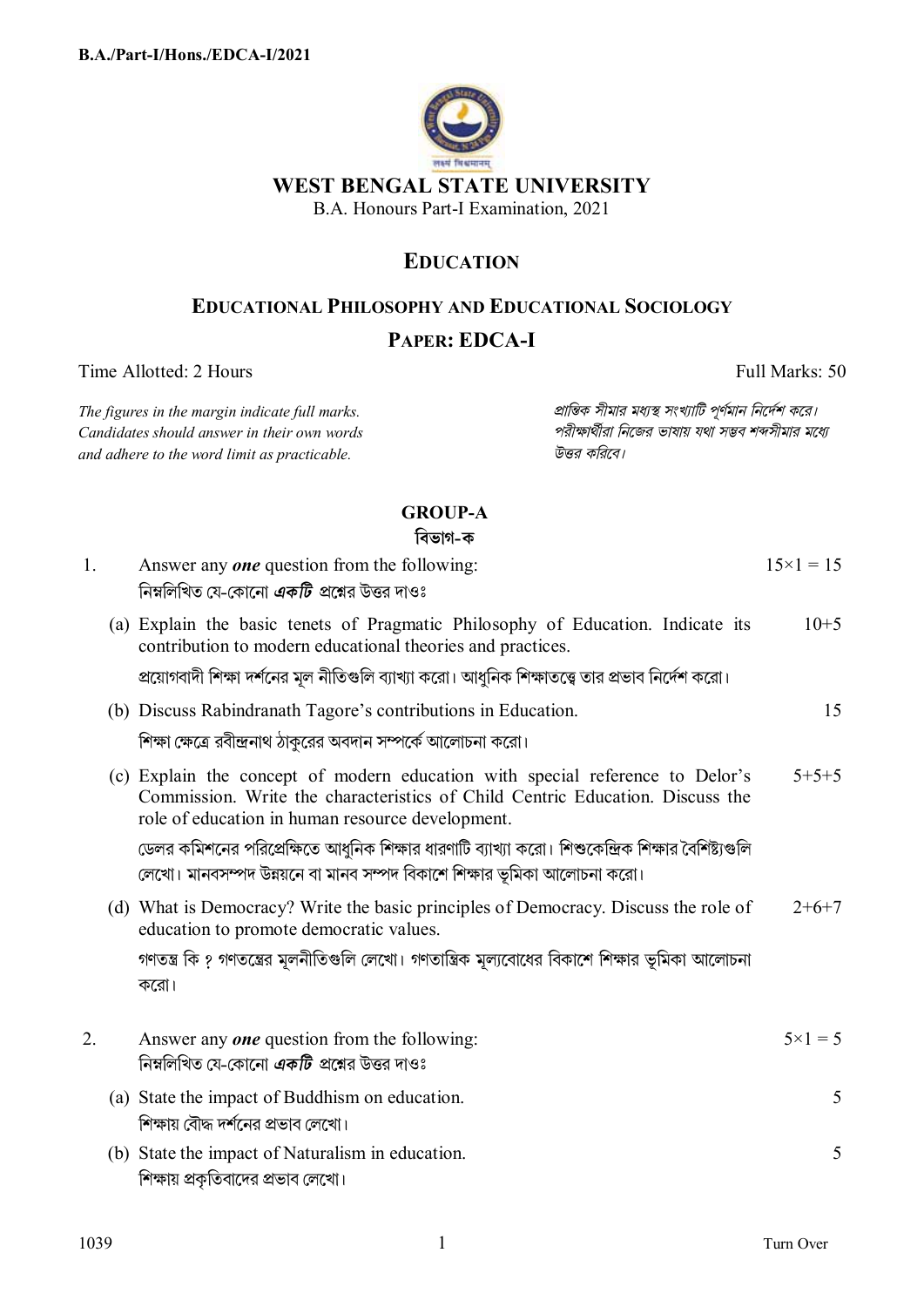#### **B.A./Part-I/Hons./EDCA-I/2021**

|    | (c) Discuss the main principles of Basic Education.<br>বুনিয়াদী শিক্ষার মূলনীতিগুলি আলোচনা করো। |                                                                                                                     |                   |                                                                              |                   | 5                |
|----|--------------------------------------------------------------------------------------------------|---------------------------------------------------------------------------------------------------------------------|-------------------|------------------------------------------------------------------------------|-------------------|------------------|
|    |                                                                                                  | (d) State the impact of Secularism on education.<br>শিক্ষায় ধর্মনিরপেক্ষতার প্রভাব লেখো।                           |                   |                                                                              |                   | 5                |
|    |                                                                                                  | (e) Make difference between In-formal and Non-formal education.<br>অ-প্রথাগত ও প্রথা-বহির্ভূত শিক্ষার পার্থক্য করো। |                   |                                                                              |                   | 5                |
| 3. |                                                                                                  | Answer any <i>five</i> questions from the following:                                                                |                   |                                                                              |                   | $1 \times 5 = 5$ |
|    |                                                                                                  | নিম্নলিখিত যে-কোনো <i>পাঁচটি প্র</i> শ্নের উত্তর দাওঃ                                                               |                   |                                                                              |                   |                  |
|    |                                                                                                  | (a) Meaning of 'Educo' is                                                                                           |                   |                                                                              |                   |                  |
|    |                                                                                                  | 'Educo' শব্দের অর্থ হলো                                                                                             |                   |                                                                              |                   |                  |
|    |                                                                                                  | (i) to nourish                                                                                                      |                   | (ii) to lead out of (iii) act of teaching (iv) instruction                   |                   |                  |
|    |                                                                                                  | (b) 'School' word originated from the Greek word                                                                    |                   |                                                                              |                   |                  |
|    |                                                                                                  | 'School' শব্দটি উদ্ভুত হয়েছে গ্ৰীক শব্দ                                                                            |                   |                                                                              |                   |                  |
|    |                                                                                                  | (i) Shkole                                                                                                          | (ii) Shcoole      | (iii) Skhole                                                                 | (iv) Ckhale       |                  |
|    |                                                                                                  | (c) Supporter of Synthesis of individualistic and Socialistic aim of education was                                  |                   |                                                                              |                   |                  |
|    |                                                                                                  | (i) Gandhi                                                                                                          | $(ii)$ Ross       | $(iii)$ Dewey                                                                | (iv) Vivekananda  |                  |
|    |                                                                                                  | শিক্ষার ব্যক্তিতান্ত্রিক ও সমাজতান্ত্রিক লক্ষ্যের সময্বর সমর্থক ছিলেন                                               |                   |                                                                              |                   |                  |
|    |                                                                                                  | $(i)$ গান্ধী                                                                                                        | $(ii)$ রস         | (iii) ডিউই                                                                   | $(iv)$ বিবেকানন্দ |                  |
|    |                                                                                                  | (d) Regarding education Delor Commission says —                                                                     |                   |                                                                              |                   |                  |
|    |                                                                                                  | (i) Two Piller                                                                                                      | (ii) Three Piller | (iii) Four Piller                                                            | (iv) Five Piller  |                  |
|    |                                                                                                  | শিক্ষার ক্ষেত্রে ডেলর কমিশন বলেন–                                                                                   |                   |                                                                              |                   |                  |
|    |                                                                                                  | (i) দুটি স্তম্ভ                                                                                                     |                   | (ii) তিনটি স্তম্ভ           (iii) চারটি স্তম্ভ            (iv) পাঁচটি স্তম্ভ |                   |                  |
|    |                                                                                                  | (e) Idealistic Philosopher-                                                                                         |                   |                                                                              |                   |                  |
|    |                                                                                                  | (i) Rabindranath<br>ভাববাদী দার্শনিক $-$                                                                            | (ii) Gandhi       | (iii) Vivekananda (iv) All of them                                           |                   |                  |
|    |                                                                                                  | (i) রবীন্দ্রনাথ                                                                                                     | (ii) গান্ধী       | (iii) বিবেকানন্দ                                                             | (iv) এদের সকলেই   |                  |
|    |                                                                                                  | (f) 'Give your pupil no verbal lessons'—                                                                            |                   |                                                                              |                   |                  |
|    |                                                                                                  | $(i)$ Nunn                                                                                                          | (ii) Rousseau     | (iii) Dewey                                                                  | $(iv)$ Ross       |                  |
|    |                                                                                                  | 'Give your pupil no verbal lessons'—                                                                                |                   |                                                                              |                   |                  |
|    |                                                                                                  | $(i)$ নান                                                                                                           | $(ii)$ রুশো       | (iii) ডিউই                                                                   | $(iv)$ রস্        |                  |
|    |                                                                                                  | (g) "Matter of all science" is $-$                                                                                  |                   |                                                                              |                   |                  |
|    |                                                                                                  | (i) History                                                                                                         | (ii) Geography    | (iii) Philosophy                                                             | (iv) Mathematics  |                  |
|    |                                                                                                  | 'সকল বিজ্ঞানের মায়ের মত হল–                                                                                        |                   |                                                                              |                   |                  |
|    |                                                                                                  | (i) ইতিহাস                                                                                                          | $(ii)$ ভূগোল      | $(iii)$ দর্শন                                                                | $(iv)$ গণিত       |                  |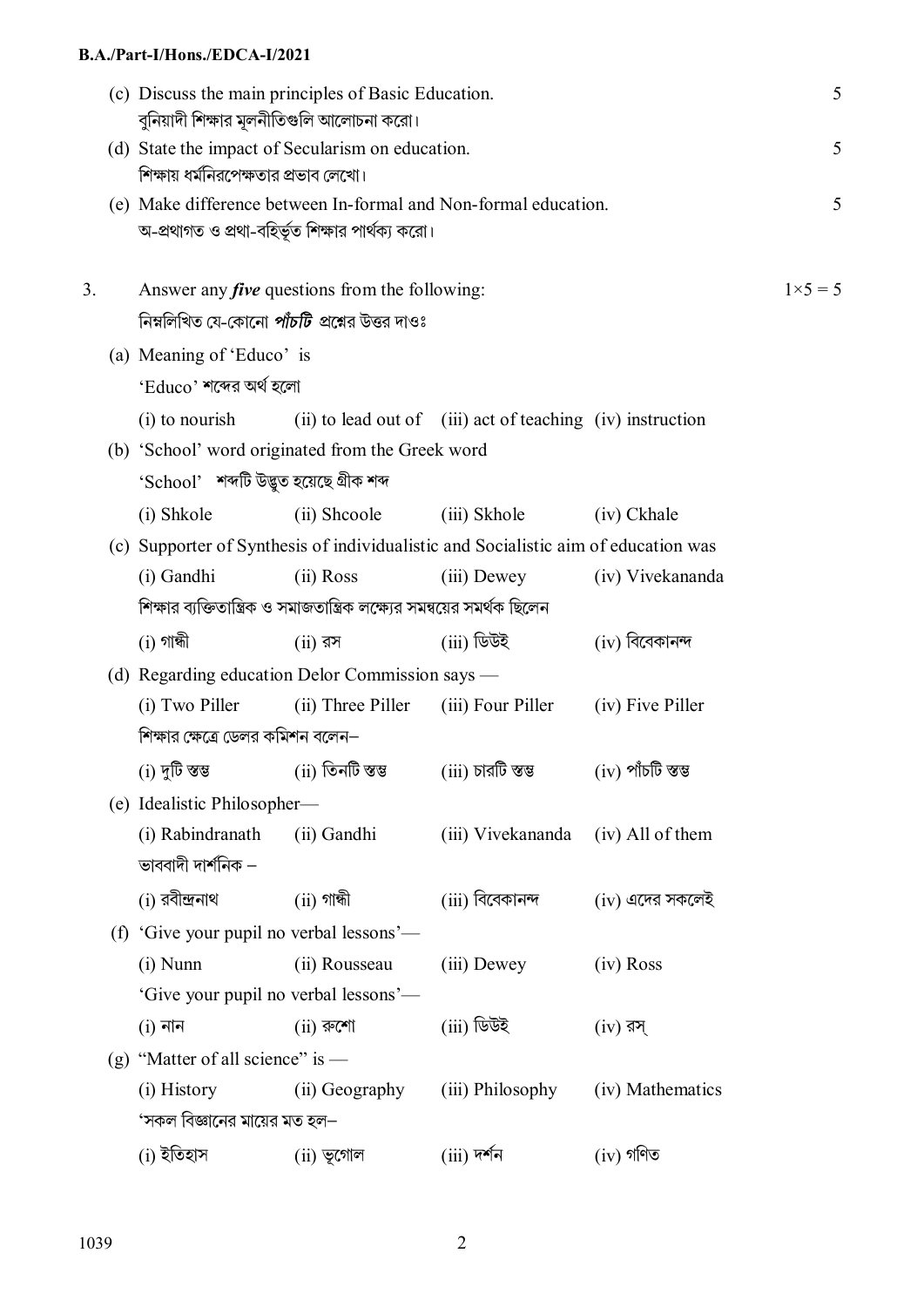### **GROUP-B**

## **িবভাগ-খ**

| 4. |                                                                                                                | Answer any <b>one</b> question from the following:<br>নিম্নলিখিত যে-কোনো <i>একটি প্র</i> শ্নের উত্তর দাওঃ                             |                                                       |                   |                                                                                                       | $15 \times 1 = 15$ |
|----|----------------------------------------------------------------------------------------------------------------|---------------------------------------------------------------------------------------------------------------------------------------|-------------------------------------------------------|-------------------|-------------------------------------------------------------------------------------------------------|--------------------|
|    |                                                                                                                | (a) What is Environmental Education? Discuss its scope and importance.<br>পরিবেশ শিক্ষা বলতে কি বোঝো ? এর পরিধি ও গুরুত্ব আলোচনা করো। |                                                       |                   |                                                                                                       | $5+5+5$            |
|    |                                                                                                                | educational sociology.                                                                                                                |                                                       |                   | (b) What is educational sociology? Discuss the scope and method of study of                           | $5 + 5 + 5$        |
|    |                                                                                                                | শিক্ষাশ্রয়ী সমাজশাস্ত্র বলতে কি বোঝো ? শিক্ষাশ্রয়ী সমাজশাস্ত্রের পরিধি ও পদ্ধতিগুলি আলোচনা করো।                                     |                                                       |                   |                                                                                                       |                    |
|    | (c) Define poverty. Analyse the causes of poverty. Discuss the role of education to<br>eradicate poverty.      |                                                                                                                                       |                                                       |                   | $2+6+7$                                                                                               |                    |
|    | দারিদ্র্যের সংজ্ঞা দাও। দারিদ্র্যের কারণগুলি বিশ্লেষণ করো। দারিদ্র্য দূরীকরণে শিক্ষার ভূমিকা আলোচনা<br>করো।    |                                                                                                                                       |                                                       |                   |                                                                                                       |                    |
|    |                                                                                                                | (d) Define primary group. State the characteristics of primary group. Discuss the<br>educational significance of primary group.       |                                                       |                   |                                                                                                       | $3+6+6$            |
|    |                                                                                                                | আলোচনা করো।                                                                                                                           |                                                       |                   | প্রাথমিক গোষ্ঠীর সংজ্ঞা দাও। প্রাথমিক গোষ্ঠীর বৈশিষ্ট্যগুলি লেখো। প্রাথমিক গোষ্ঠীর শিক্ষামূলক তাৎপর্য |                    |
| 5. |                                                                                                                | Answer any <b>one</b> question from the following:<br>নিম্নলিখিত যে-কোনো <i>একটি প্র</i> শ্নের উত্তর দাওঃ                             |                                                       |                   | $5 \times 1 = 5$                                                                                      |                    |
|    |                                                                                                                | (a) Discuss the role of education in the process of socialization.                                                                    |                                                       |                   |                                                                                                       |                    |
|    |                                                                                                                | সামাজিকীকরণে শিক্ষার ভূমিকা আলোচনা করো।                                                                                               |                                                       |                   |                                                                                                       |                    |
|    | (b) Write the role of secondary groups in education.                                                           |                                                                                                                                       |                                                       |                   |                                                                                                       |                    |
|    | শিক্ষাক্ষেত্রে গৌণগোষ্ঠীর ভূমিকা লেখো।                                                                         |                                                                                                                                       |                                                       |                   |                                                                                                       |                    |
|    |                                                                                                                | (c) What do you understand by 'Social Mobility'?<br>সামাজিক 'বিচলনীয়তা' বলতে কি বোঝো ?                                               |                                                       |                   |                                                                                                       |                    |
|    | (d) Discuss the role of education in sustainable development.<br>স্থিতিশীল উন্নয়নে শিক্ষার ভূমিকা আলোচনা করো। |                                                                                                                                       |                                                       |                   |                                                                                                       |                    |
|    |                                                                                                                | (e) What are the role of education in promoting International Understanding?                                                          |                                                       |                   |                                                                                                       |                    |
|    | আন্তর্জাতিক সৌভ্রাতৃত্ববোধ বিকাশের ক্ষেত্রে শিক্ষার ভূমিকাগুলি লেখো।                                           |                                                                                                                                       |                                                       |                   |                                                                                                       |                    |
| 6. |                                                                                                                | Answer any <i>five</i> questions from the following:<br>$1 \times 5 = 5$                                                              |                                                       |                   |                                                                                                       |                    |
|    |                                                                                                                |                                                                                                                                       | নিম্নলিখিত যে-কোনো <i>পাঁচটি প্র</i> শ্নের উত্তর দাওঃ |                   |                                                                                                       |                    |
|    |                                                                                                                | (a) Educational Sociology teaching first time started by —                                                                            |                                                       |                   |                                                                                                       |                    |
|    |                                                                                                                | (i) Smith                                                                                                                             | (ii) Suzzallo                                         | (iii) Durkheim    | (iv) Dewey                                                                                            |                    |
|    |                                                                                                                | শিক্ষাশ্রয়ী সমাজতত্ত্বের পাঠদান প্রথম শুরু করেন–                                                                                     |                                                       |                   |                                                                                                       |                    |
|    |                                                                                                                | $(i)$ স্মিথ                                                                                                                           | $(ii)$ সুজালো                                         | $(iii)$ ডুর্কহেইম | $(iv)$ ডিউই                                                                                           |                    |
|    |                                                                                                                | (b) 'Culture' originated from the Latin word—                                                                                         |                                                       |                   |                                                                                                       |                    |
|    |                                                                                                                | 'Culture'-এর ব্যুৎপত্তিগত ল্যাটিন শব্দটি হল $-$                                                                                       |                                                       |                   |                                                                                                       |                    |
|    |                                                                                                                | (i) Kolere                                                                                                                            | (ii) Collere                                          | (iii) Calere      | (iv) Color                                                                                            |                    |